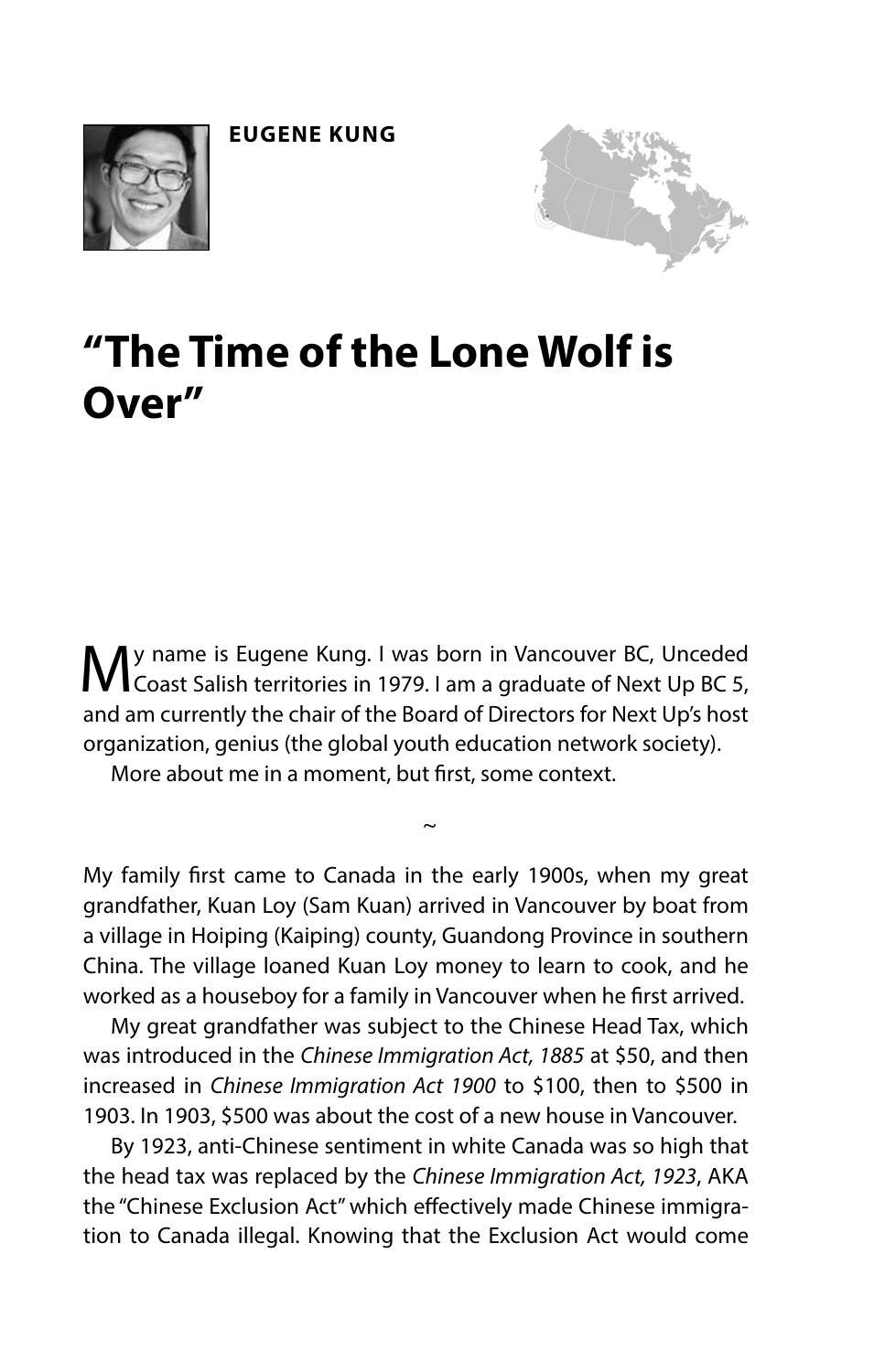## **OUR SCHOOLS/OUR SELVES**

into force on July 1, 1923, Kuan Loy sent for his young son, my grandfather (my 'Goong Goong') Kuan Moon Mann (Mann Kuan).

where photograph is attached the date and at the place hereunder mentioned the sum<br>Mundred Dollars leing the head lax the under the m crions of the Chinese Immigration. 16 above mentioned party who during to native  $7.141$  $DF($ aled whose photograph is attached and at the place hereunder mentioned the sum Hundred Dollars being the head las due under the the Chinese Immigration. let daims to artu who diuntic aled at Vanc

Moon Mann arrived on May 31, 1923, at the age of 13, just one month before the Exclusion Act came into force. He was sent to Govan, Saskatchewan to work as a houseboy, like his father had before him.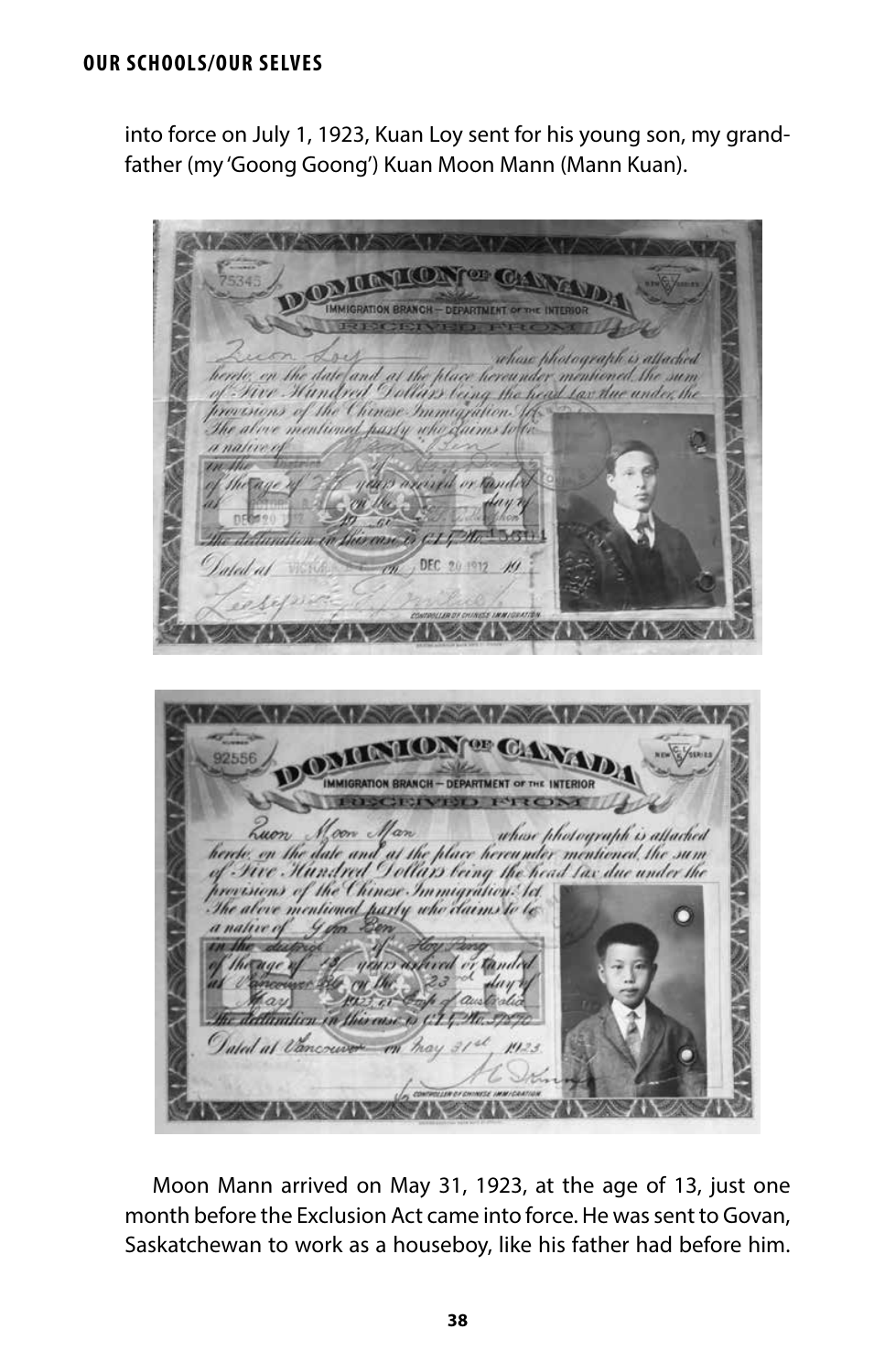Sam remained in Vancouver, where he was the part owner of a laundry — one of the few vocations available to Chinese workers following the boycott of Chinese labour and business by the Asiatic Exclusion League, supported by the Knights of Labour.

The exclusion of Chinese migrants lasted 24 years, before it was lifted in 1947. Shortly after that, my grandfather was able to bring over my grandmother and their two year old daughter, my mom, Quin.

My father's family came to Canada from Hong Kong in the late 1960, and my parents met while studying at the University of British Columbia.



**Family circa 1988, From L-R: My brother Kevin, mom Quin Hong Kung née Kuan, grandfather (Goong Goong) Moon Mann, me, grandmother (Poh Poh) Kew Fong Kuan née Woo & brother Nathan. In the background, portraits of great-grandfather Sam Loy Kuan and greatgrandmother Yat Sheung Kuan née Seto. (Dad, James Wing Kung behind camera.)**

I tell the story of my ancestors' arrival in Canada often for a few reasons. First, it grounds and situates me, and preempts the question "where are you really from." This form of introduction is common amongst Indigenous cultures and for good reason, as it recognizes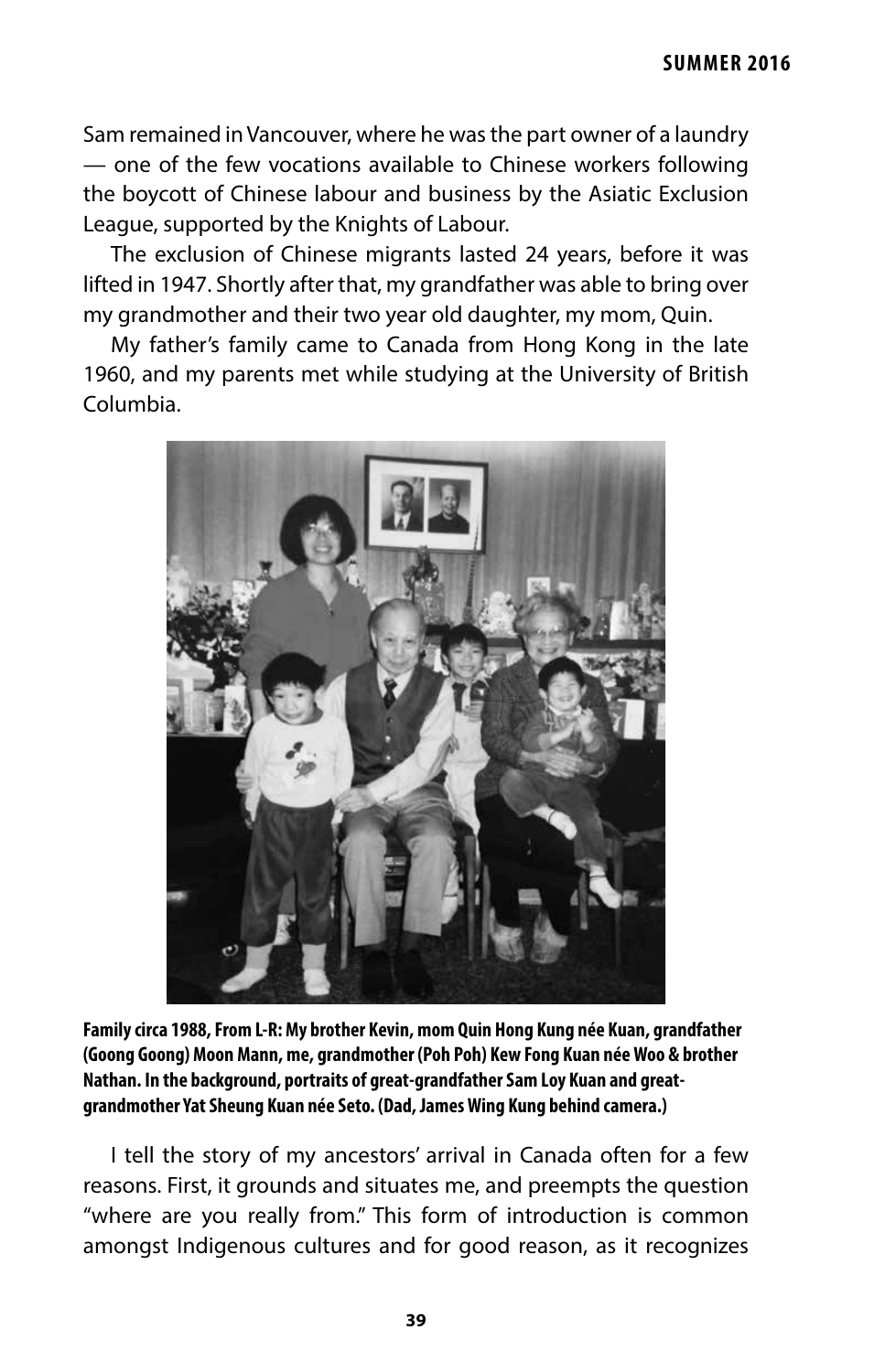that none of us are where we are today on our own steam alone. For too long, my own internalized racism and colonization caused me to underappreciate the importance of my ancestors. I also tell their story to recognize that, despite having come to Canada under an incredibly racist regime, my family has still benefted tremendously from colonization.



My family history is also an important reminder for me that the law is more often a tool of oppression than one of liberation. As a lawyer trying to use the law as a tool for social change and environmental justice, it is important to understand that the same tool can and has been used for oppression. And it's not a silver bullet even when it's being used as a tool for change.

Finally, while re-discovering this history, I learned that my grandfather's full name was Moon Mann, and I just think that's cool.

So, back to 1979. By the time I came along, things were pretty good. I grew up in a working class immigrant neighbourhood in Burnaby, a suburb of Vancouver. I played ball hockey on the streets with my neighbours and wore knock-off '99' pajamas. I learned to canoe and fsh in the Burrard Inlet and Fraser River. I watched Rick Hansen complete his *Man In Motion* tour with my elementary school classmates. I remember the joy (and later, heartbreak) of Ben Johnson's world record sprint in 1988, which I watched from my grandparent's couch. The next year, from that same couch, I watched the 'tank man' from the Tiananmen Square Massacre.

I developed a deep connection to the natural beauty of Vancouver: the Salish Sea, the mountains, the rain, the ocean, the smell of wet Cedar trees. Even today, just looking at the ocean and mountains calms me.

I grew up understanding Canada as my home, and as a place of justice, peace, democracy and fairness. We were proud to be leaders in environmental protection and we were proud to be peacekeepers.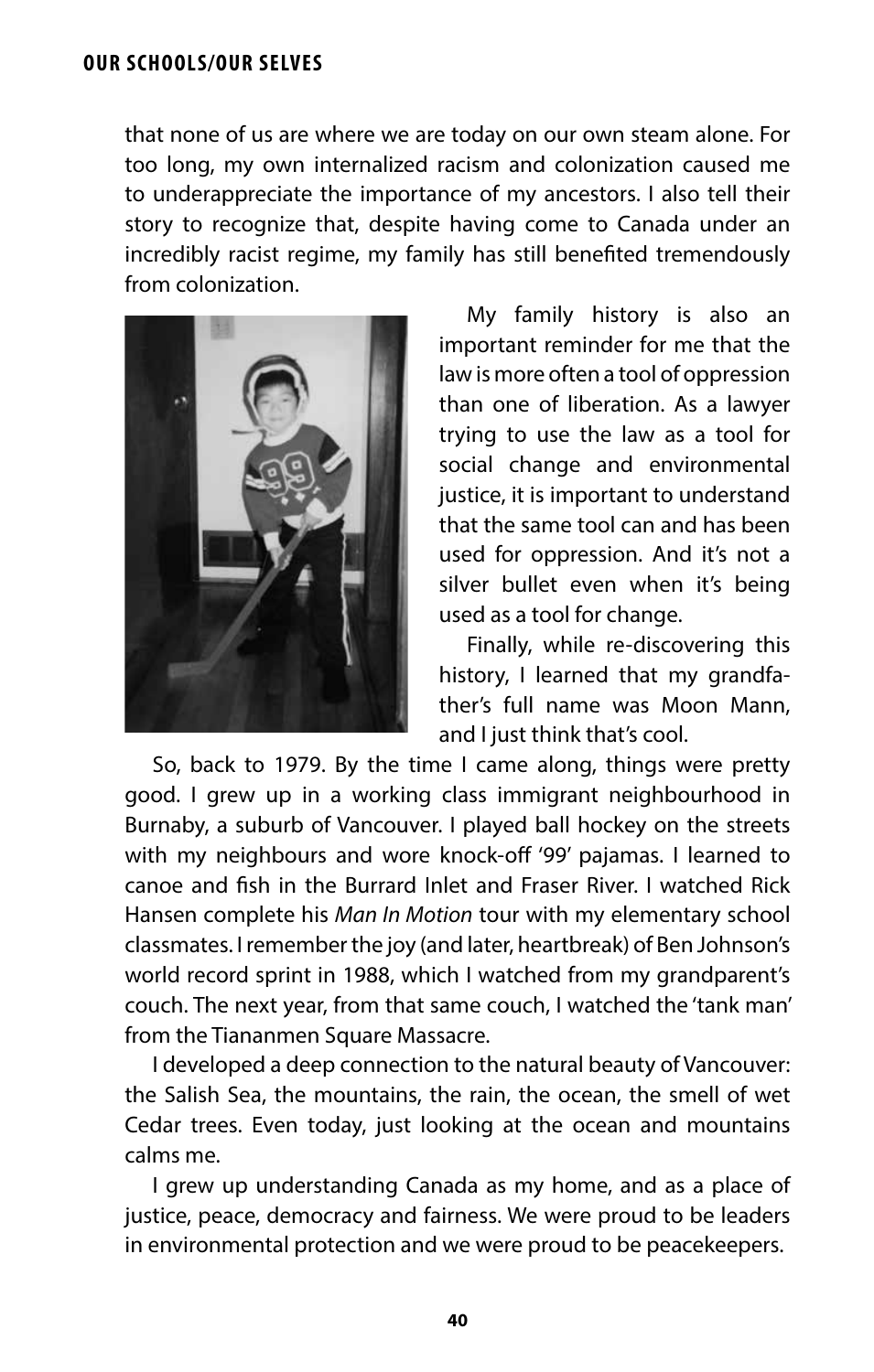I attended UBC in the late 1990 and early 2000s and ended up studying Political Science. Within my frst few years, the APEC Summit and Battle in Seattle opened my eyes to the threat of globalized consumer capitalism but also the power of mass mobilizations and resistance. At the same time, the signing of the Kyoto Protocol gave some hope for a global solution to humankind's greatest existential challenge. Also around that time, the Supreme Court of Canada was releasing landmark decisions, grounded in the Charter of Rights and Freedoms, like the *Reference re: Same Sex Marriage* [2004] 3 S.C.R. 689, which opened my mind to the intersection of law, politics and social change.

Over the next few years, I wandered the earth, (like Cain in *Kung Fu*). I worked as a cook and as a treeplanter, and was fortunate to travel, work, study and live in Europe, Asia and Oceania. These experiences in the global community gave me a greater perspective about intercultural dynamics, wealth distribution (and its seemingly inverse relationship with happiness), identity, belonging, and connection to the natural world. This shift in perspective both reaffirmed my identity as a Canadian, and broadened my scope to place that identity within a larger global and temporal context.

My path to law school was an extension of my wandering spirit. I studied for my LSAT in a broken down van, parked in a trailer park at the foot of a ski mountain in Wanaka, New Zealand/Aotearoa. I wrote the test in Sydney, Australia and applied for law schools from Fiji. I only applied for law schools outside of Vancouver because I wanted to use the opportunity to live and travel in Canada. In the end, I ended up as far away as possible, at Dalhousie University in Halifax, Nova Scotia, Mi'kmaq territory.

I began my time at Dal Law with the intention of completing their Marine and Environmental Law Program. However, after taking a few prerequisites, I realized that the magnitude and speed of change required to deal efectively with the issues that I cared about did not match the slow and incremental pace of litigation. Further, the conservation message of mainstream environmental NGOs did not totally resonate with me (although I didn't fully understand why at the time). In the end, I took a few interesting classes, but was more focused on human rights and anti-poverty issues.

My frst job after law school was as a letter carrier for Canada Post. After about a year, I took a pay cut to article at the BC Public Inter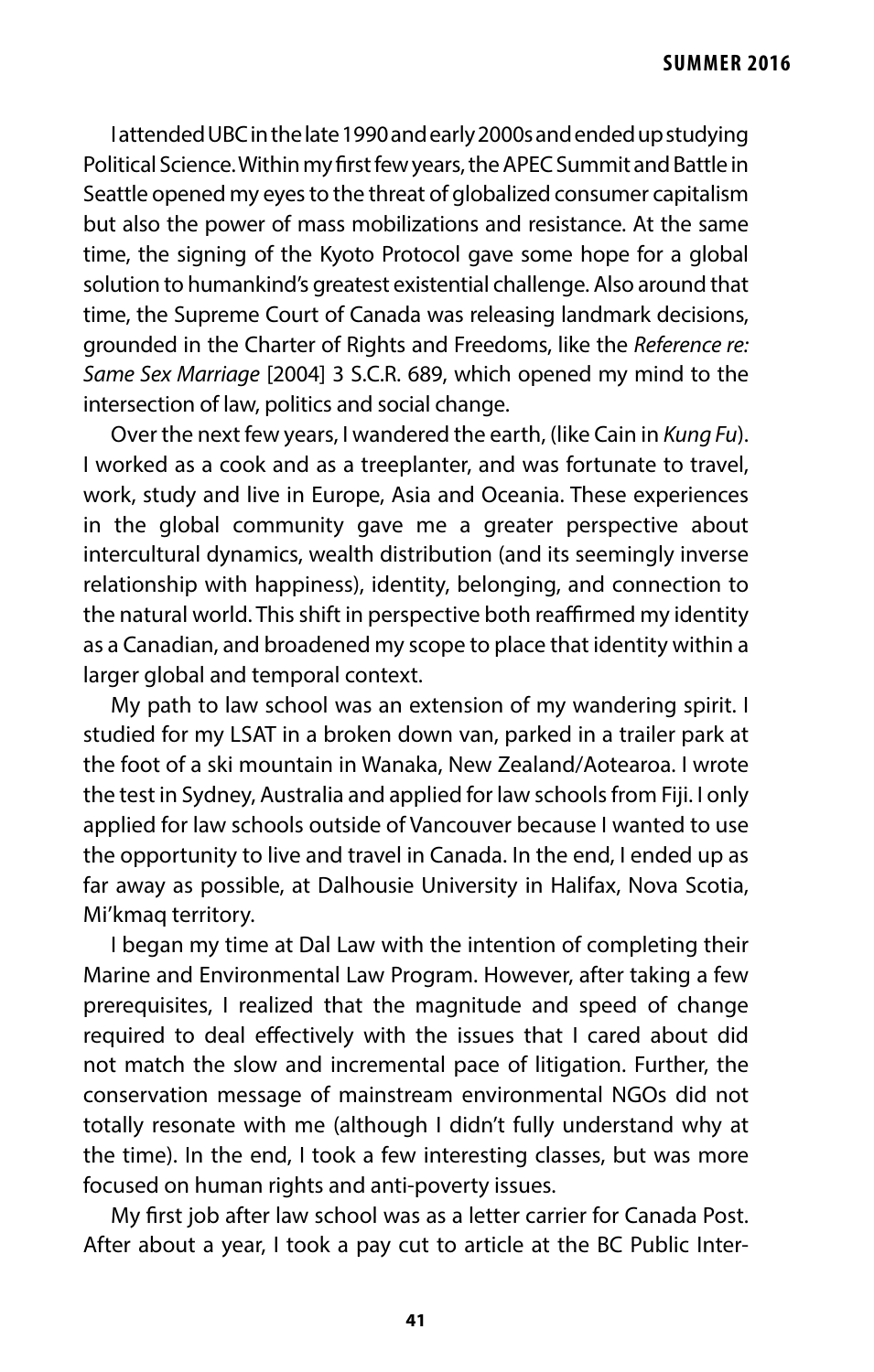est Advocacy Centre (BCPIAC), where I practiced poverty law, human rights law and energy regulation. That may sound like a strange combination, and in some ways, it is. However, it proved to be the perfect intersection of my own passion for human rights and environmental issues. At BCPIAC, we were able to bring an environmental justice analysis to the regulators of BC Hydro and Fortis Gas, and helped them to better understand the concept of energy poverty.

After four years at BCPIAC, changes to legislation (specifcally the exempting of Site C and smart meters from regulatory oversight) meant reductions in staf, and as the most junior lawyer, I was laid off. I was accepted into a Canadian Bar Association program that sent young lawyers abroad, and ended up working in Durban, South Africa at the Legal Resources Centre.

Canadian lawyers are seen as particularly useful in South Africa because their Bill of Rights was modeled on the Charter, though it goes much farther in terms of substantive and positive rights, such as the right to education, water, and a healthy environment for future generations. I suppose it was the least we could do after they also modeled Apartheid on our reserve system and residential schools.

I experienced a lot more than I can describe here while in Southern Africa; I learned more about race, colonization and the ideology of white supremacy. About reconciliation, struggle and community, and about power and resistance. Part of my heart will always be there, but I was called to come home.

It was a few months after my re-entry to Canada that Next Up came into my life. I was struggling, as many do after traveling, with reverse culture shock upon returning home. In retrospect, I was in a deep and dark depression that left me feeling isolated, antisocial and hopeless. Next Up was a weekly oasis of young, enthusiastic, brilliant people who believed that a better world is possible, and were doing something to create that world. By zooming in through deep introspection and then zooming out and looking at big picture issues (and how they intersect), Next Up allowed for me to clarify my own purpose, strengths and passion. It also allowed for me to see and connect with a network of activists, organizers and change makers working in multiple areas, where lawyers and the law were understood as one tool of many in the social change tool belt.

In the legal profession, the activist lawyer is often a lone wolf, working tirelessly on their cases, often at the expense of family and friend-

**42**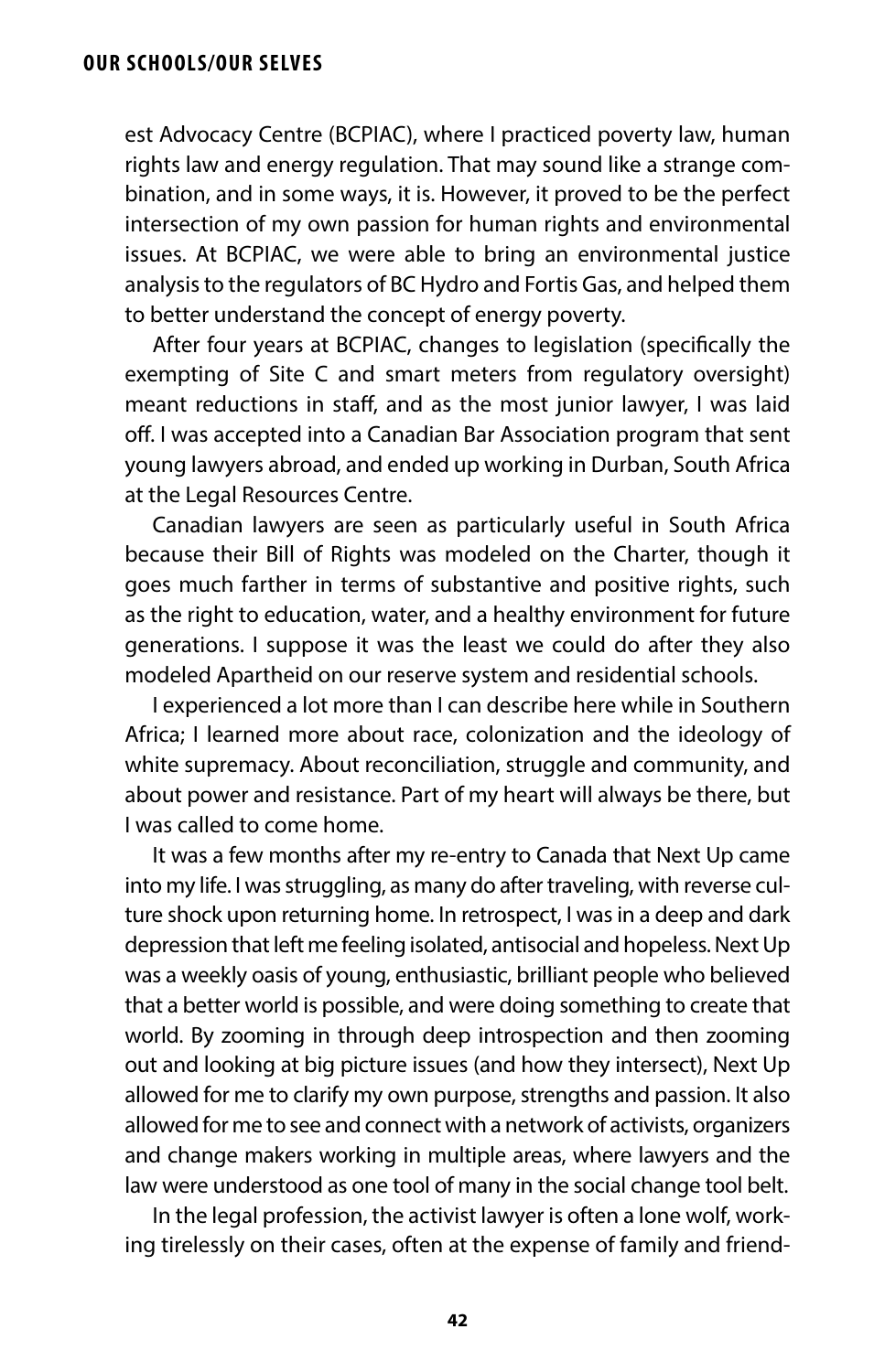ship. I am grateful to those lone wolves, and the real change that many have accomplished — but I am not a lone wolf. I prefer to travel and work in a pack. I didn't really understand that until I heard the following passage during our Next Up orientation: *"The time of the lone wolf is over. Gather yourselves! [...] We are the ones we've been waiting for."*<sup>1</sup>

Another direct result of my time in Next Up was a deliberate shift to my current job, as staff counsel for West Coast Environmental Law, where I work with the Aboriginal and Natural Resources Law team. In particular, I am privileged to work with the Tsleil-Waututh First Nation on stopping the Kinder Morgan Trans Mountain Pipeline and Tanker Expansion project. In doing so, we will slow the expansion of the Alberta Tar Sands and its associated GHG emissions. I get to work with many Next Up alumni from across the country in this work.



I still believe that Canada can be a place of justice, fairness and equality, but that that cannot happen without frst acknowledging, reconciling, and dismantling some of our country's founding principles, namely colonization and the ideology of white supremacy. This difficult process can also allow for us to shift from a worldview that says that humans are separate from the natural world, and it is there only for our exploitation, to one that understands that we are part of THAT WITH WAT WITH THAT WITHOUT THAT WITHOUT THAT WITHOUT THAT WITHOUT THAT WITHOUT THAT WITHOUT THAT WITHOUT THAT WITHOUT THE SURVEY CONTINUES THAT WITHOUT THE SURVEY CONTINUES THAT WITHOUT THE SURVEY CONTINUES THAT WAS S